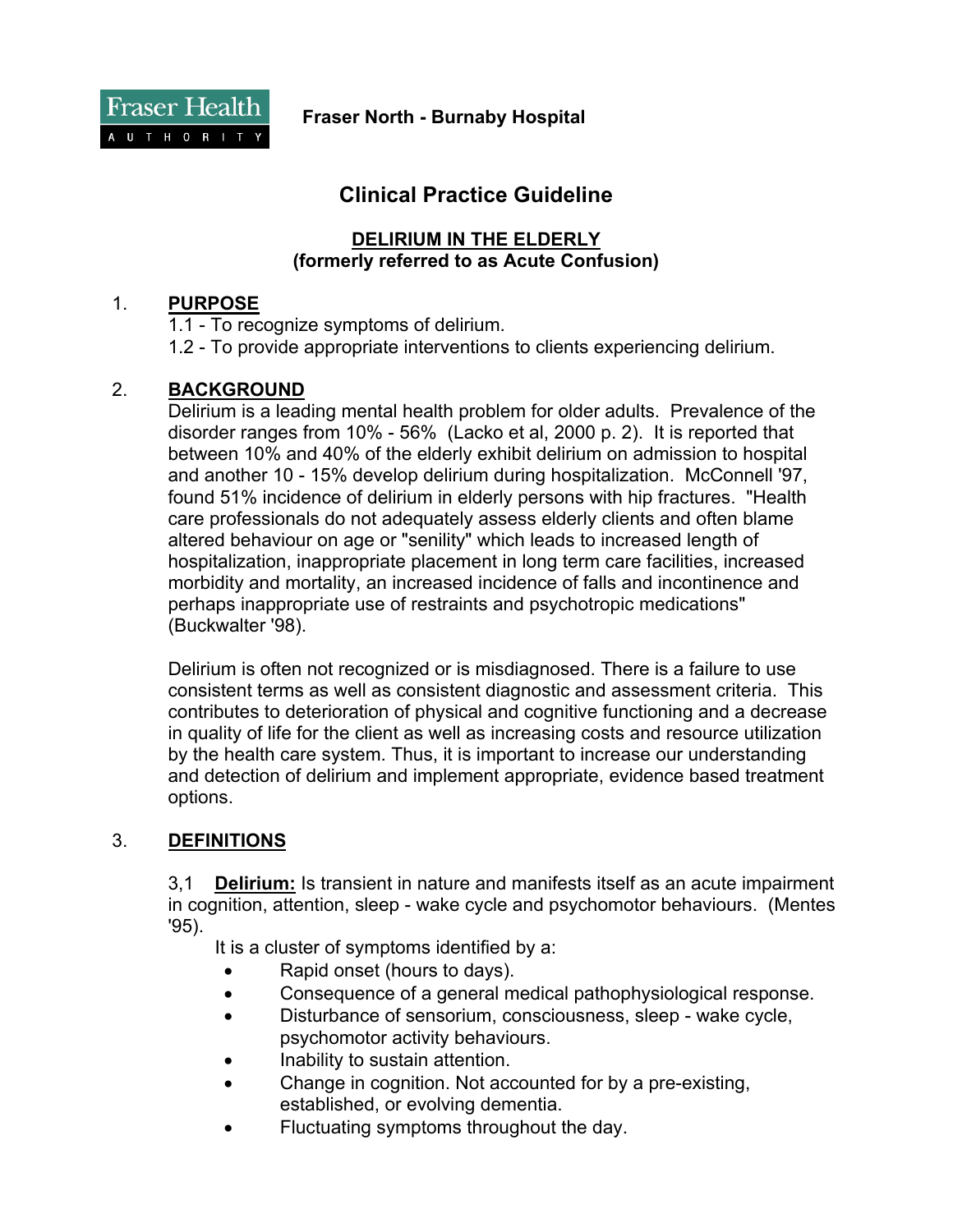- 3.2 **Hyperactive Delirium:** Characterized by agitated state; constant motion; usually displaying non-purposeful, repetitive movements and most often involving unfocused verbalizations.
- 3.3 **Hypoactive Delirium:** Characterized by an inactive, withdrawn and sluggish state with slowed down motor and verbal responses.
- *Note:* Throughout this document patient, resident, person will be identified as client.

## 4. **STANDARDS**

- 4.1 All persons who seem "confused" will be assessed for delirium (see Appendix I for Delirium Screening Tool) on admission or when there is a sudden change in behaviour.
- 4.2 When a person displays symptoms of delirium, the attending physician will be notified so that appropriate laboratory and physical examinations and pharmacological interventions can occur to determine cause(s) and approaches for delirium. (See Appendix II Physician's Directives for Delirium in the Older Adult)
- 4.3 The interdisciplinary team will develop a care plan which will facilitate the return of the client to their pre-delirious state, e.g. ADL functioning, mobility, sleep pattern.
- 4.4 Regular review of medications by pharmacist will be completed to ensure appropriateness of medications.
- 4.5 The client and support persons will be informed of the cause of the change in behaviour and expected course of resolution to the delirium.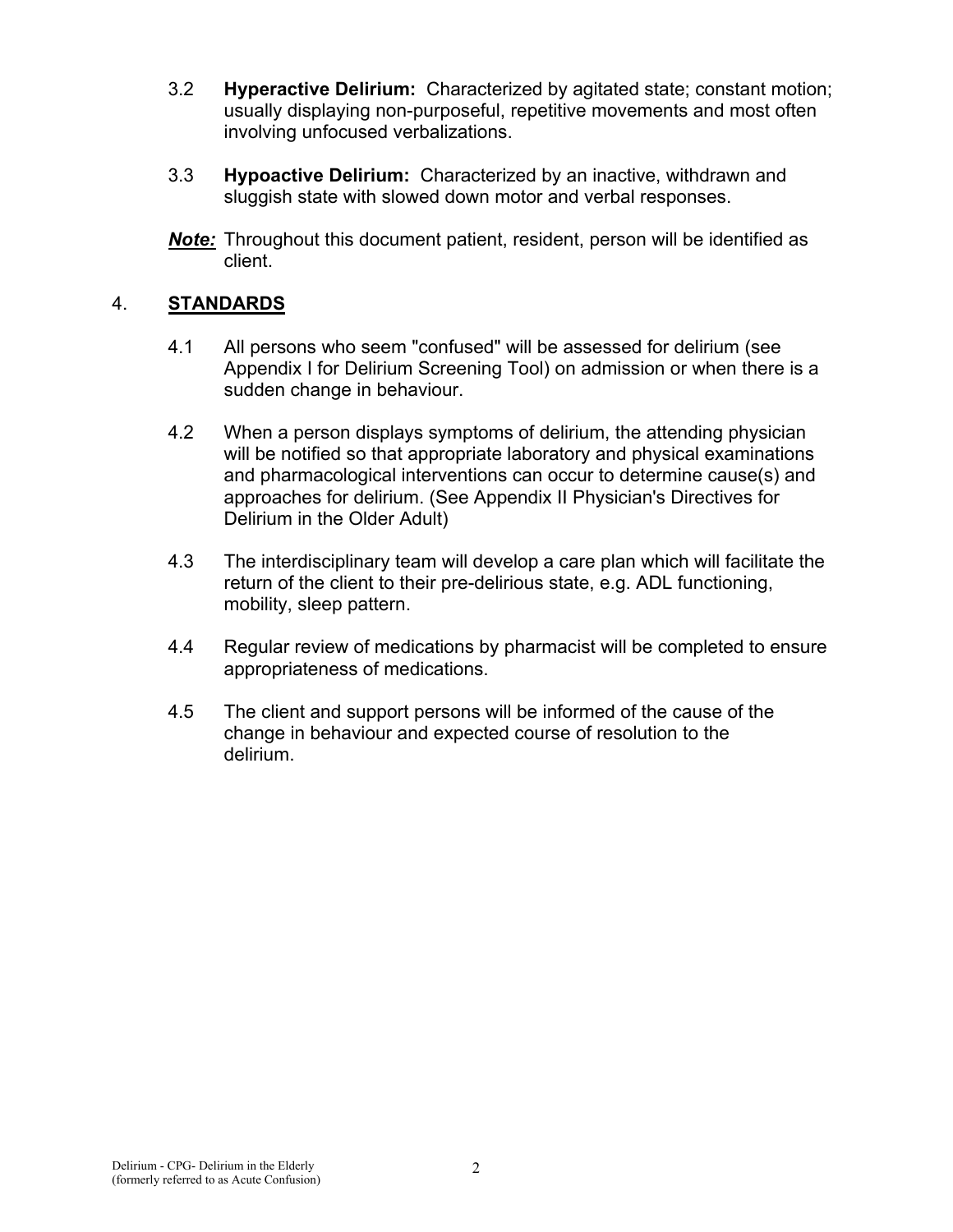## 5. **GUIDELINES**

5.1 **ASSESSMENT:** On admission and when there is a sudden change in behaviours.

## 5.1.1 *History of Contributing Factors to Delirium:*

- Age over 75 years
- Previous episodes of delirium
- Recent and chronic infections
- Nutritional state
- Weight changes
- Vital signs, O2 saturations
- Pain: chronic and acute
- Metabolic status: e.g. diabetes, Thyroid
- Electrolyte and fluid imbalance
- Medication review: recent changes in prescribed medications, use of over-thecounter herbals and medications
- Alcohol and/or drug misuse (CAGE)
- Cardiopulmonary diseases (CHF, COPD)
- Gait and balance; falling episodes
- Change in ADL and IADL functions

## 5.1.2 *Observation*

- Dementia: phase of disease, onset date
- Neoplasms
- Neurological disturbances previous CVA, trauma
- Recent surgeries
- Constipation/diarrhea
- Incontinence (bowel/bladder)
- Sleep pattern
- Sensory impairment
- Collateral data of recent or sudden behavioural changes

- Observe for indicators that may contribute to delirium. (Refer to Appendix I - Delirium Screening Tool)
- Ask the client, family or support persons to describe normal behaviours and why they think there is a change in behaviour.
- Complete screening tool.
- Assess for suicidality if indicated by observations such as depressive symptoms with impulsiveness, disinhibition, statements of harming self.

## 6. **INTERVENTIONS**

## 6.1 **Preventative Measures**

6.1.1 Maintain hydration and nutritional level without compromising medical condition e.g. CHF, renal failure. It is generally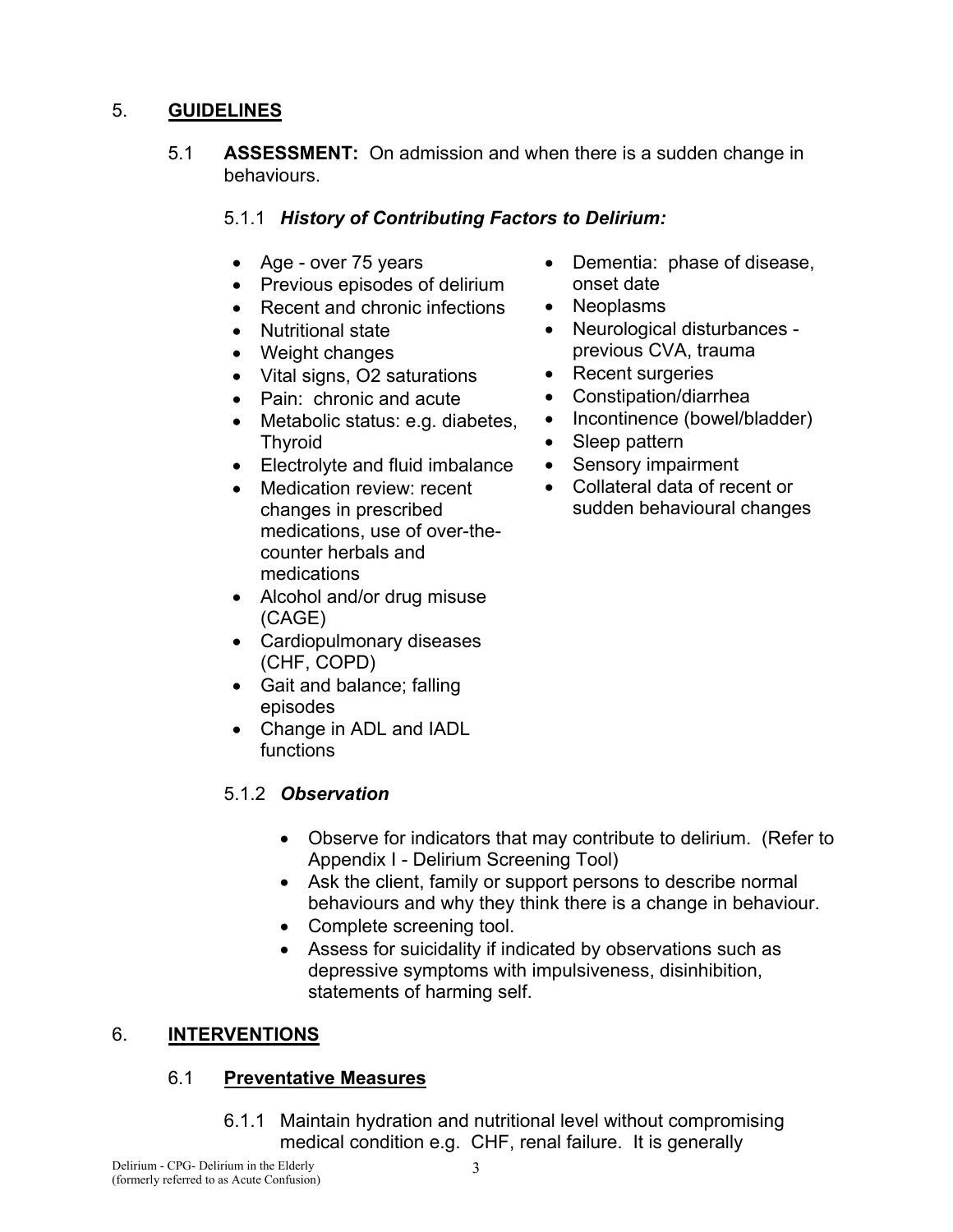recommended that the elderly receive 1500 cc's of fluid within 24 hours.

- 6.1.2 Monitor lab and diagnostic results, p.r.n.: electrolytes, CBC, chemistry screen, glucose, urinalysis, x-rays.
- 6.1.3 Provide adequate and consistent pain management.
- 6.1.4 Encourage mobility, sitting up in chair, ambulation and maintenance of ADLs.
- 6.1.5 Promote regular bowel and bladder hygiene and regular toileting.
- 6.1.6 Ensure eyeglasses, hearing aids and dentures are functional and in use.
- 6.1.7 Review medication use and appropriateness with pharmacist (e.g. Pharma Net).
- 6.1.8 Provide calm and safe environment which may include personal and recognizable items from home.
- 6.1.9 Give simple, direct directions and information.
- 6.1.10 Encourage family and support persons to participate in caring for the client. Provide education pamphlet on Delirium (Appendix III).

## 6.2 **Treatment Measures**

- 6.2.1 Related to Underlying Cause
	- 6.2.1.1 The interdisciplinary team will consult with each other to develop a care plan to address the contributing factors to delirium. These may include all of the preventative measures and:
		- O2 sats;  $30^\circ$  position in bed
		- Metabolic balancing (e.g. thyroid, glucose, B12, Ca+, albumin, total proteins)
		- Altered activity level
		- Interpersonal difficulties
	- 6.2.1.2 Consult with physician to discuss assessment data and options for care, such as:
		- Antibiotic treatment for infection
		- Correction of fluids & electrolytes
		- Physician's Directives for Pharmacological Approaches (Appendix II)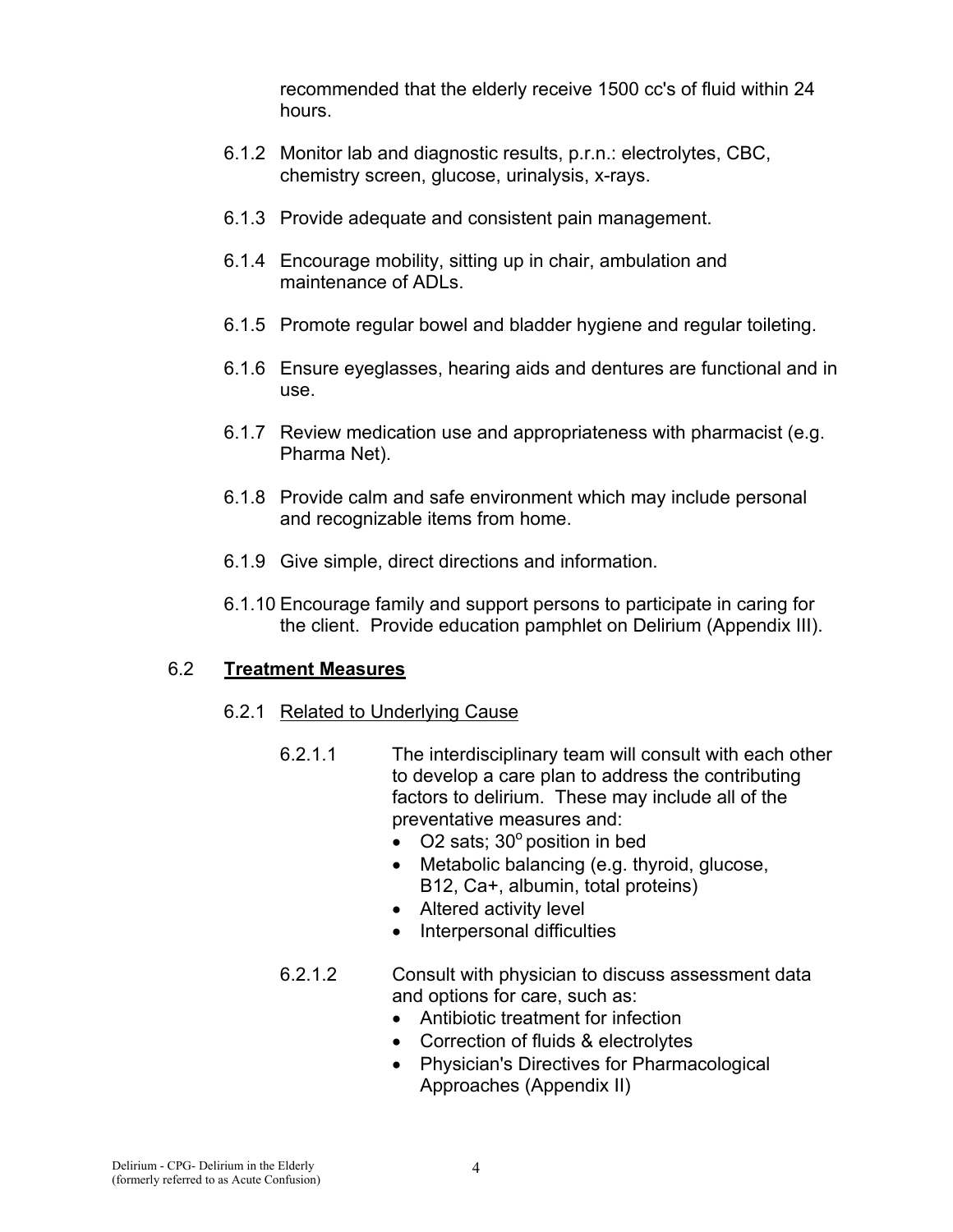6.2.1.3 Bowel and Bladder Hygiene. If in **residential care**  refer to CPG on Bowel Care and Maintenance of Continence. If in **acute care**, refer to Bowel Protocol and CPG for Continence.

#### 6.2.2 Normalization of Sleep Pattern and Behaviours

- 6.2.2.1 Promote night-time sleep between midnight and 0600 hrs. If needed, refer to Physician Directive to assist with normalizing sleep pattern.
- 6.2.2.2 Plan **short** rest periods during the day.
- 6.2.2.3 Implement sleep promotion measures such as warm milk, warm blanket, toileting, snack, active listening.
- 6.2.2.4 Pain management: Regularly scheduled analgesics with p.r.n. for breakthrough. If in **residential care** refer to Chronic Pain CPG. If in **acute care** consider referral to Pain Management Team (RCH) or Pain Management in Older Adult in Hospital CPG.
- 6.2.2.5 Implement Least Restraint Standard and Fall Prevention principles.(See Clinical Decision-Making Guide)
- 6.2.2.6 If in **residential care**, implement Agitation and Excessive Behaviours (see Residential Care CPGs). If in **acute care** refer to Standards/Protocols for Challenging Behaviours, One:One Constant Observation to help identify behaviours and guide appropriate interventions.
- 6.2.2.7 Intersperse focused activities during day with familiar persons, e.g., family, support persons, restorative care volunteers, Occupational Therapy group.
- 6.2.2.8 Acknowledge and validate fears related to changes in cognition.
- 6.2.2.9 **Only if Necessary:** To normalize sleep-wake cycle, collaborate with physician and pharmacist, to administer a short acting anxiolytic/hypnotic until the behaviours are resolved and the underlying conditions are stable. Refer to Pharmacological Approaches to Delirium.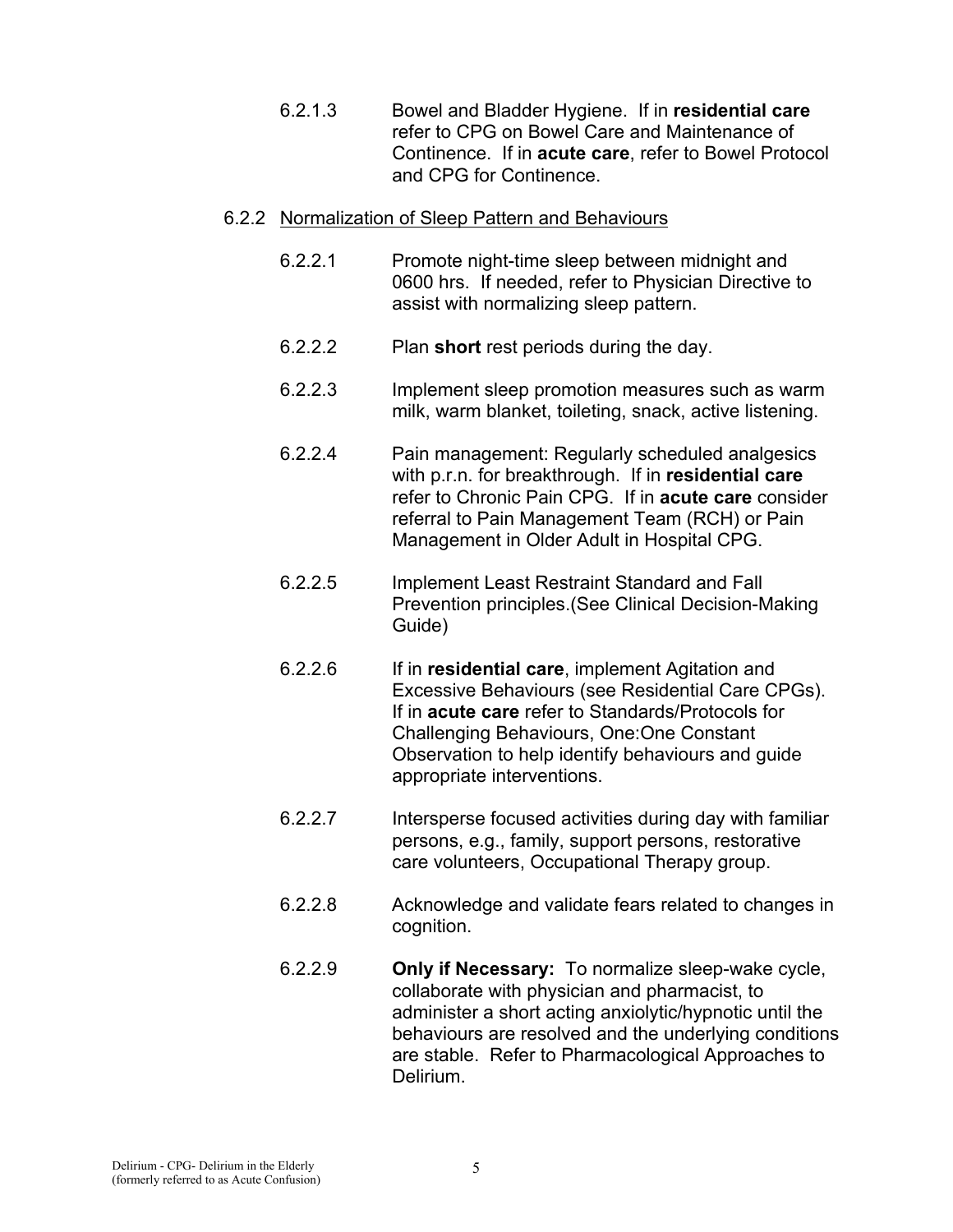#### 6.2.3 Pharmacological Principles

- 6.2.3.1 Review medication profile for recent changes in medications, adverse effects, toxicity, drug interactions. Include Pharmanet search.
- 6.2.3.2 Start low and go slow when introducing any medications, especially psychotropic medications.
- 6.2.3.3 More than one concurrent psychotropic medication being used, is to be reviewed by pharmacist.
- 6.2.3.4 Psychotropic medication response is to be reassessed after each administration for effectiveness.
- 6.2.3.5 Immediately report a side effect of any psychotropic medication:.
	- Anxiolytic/hypnotic (e.g. paradoxical effect)
	- Antidepressant (e.g. serotonin syndrome)
	- Antipsychotic/neuroleptic (e.g. extrapyramidal symptoms, malignant neuroleptic syndrome)
- 6.2.3.6 Psychotropic medications may be effective in maintaining the normal sleep/wake cycle when given initially as regular dose.
- 6.2.3.7 Generally, no anxiolytic /hypnotic should be administered after 0100 hrs.
- 6.2.3.8 For persons with Parkinson's, Lewy Body Dementia, seizure disorders, consult with pharmacist before giving anti-psychotic medication.
- 6.2.3.9 Antipsychotic medications are usually effective in treating physically excessive behaviours; less effective to treat verbally excessive behaviour and are **not** appropriate for emotional behaviours.
- 6.2.3.10 Refer to Appendix IV for behaviours that respond or do not respond to medications.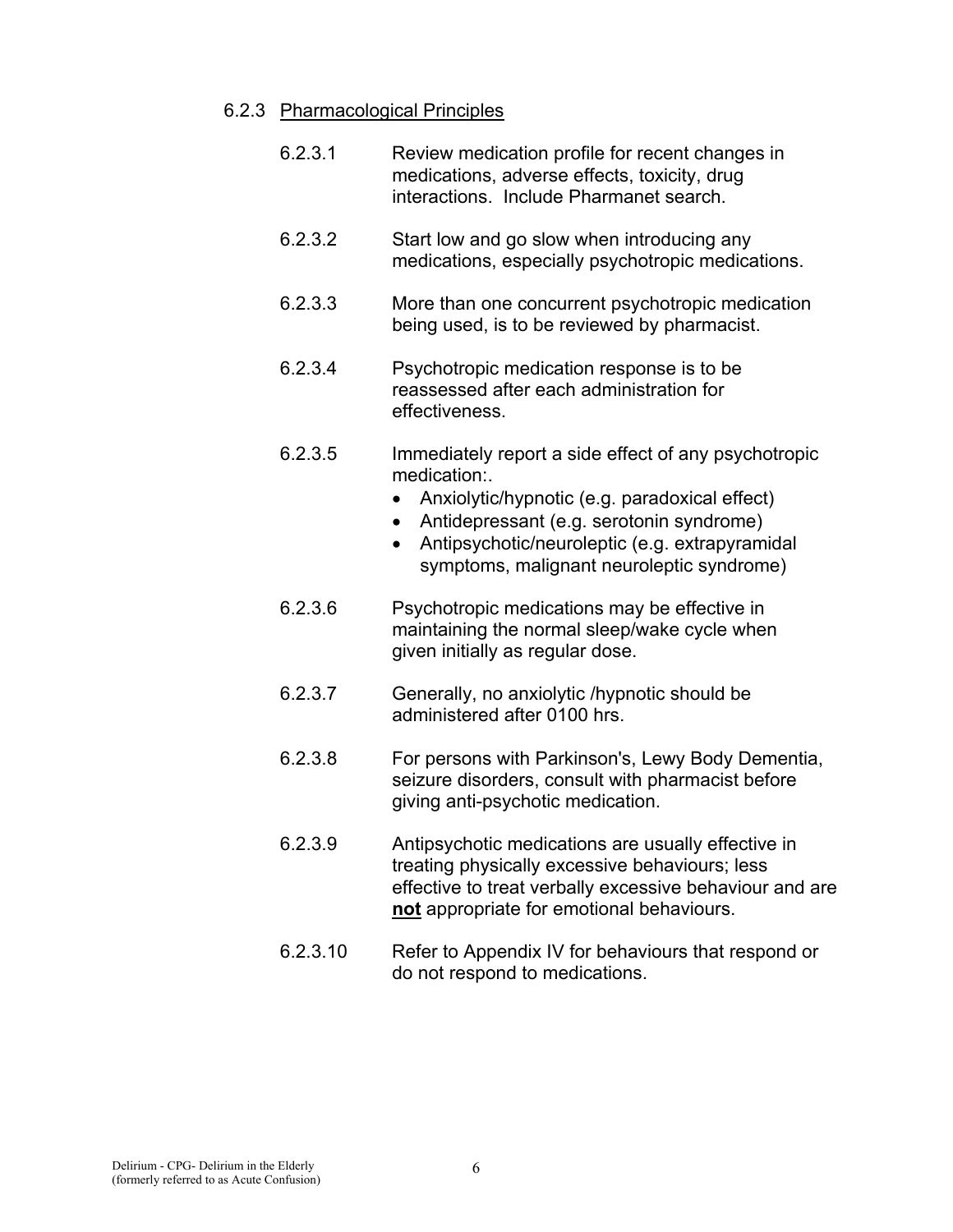#### 6.2.4 Measures to Promote Supportive Environment

- 6.2.4.1 Keep environment simple and clutter free.
- 6.2.4.2 Provide adequate lighting and exposure to daylight when awake. May need lighting at night if the client appears fearful of dark.
- 6.2.4.3 Provide quiet, low stimulation sleeping environment with enough lighting to assist with orientation.
- 6.2.4.4 Place client's familiar and personal objects near by. *NB:* Soft touch call bell.
- 6.2.4.5 Promote normal ADL daily routines (e.g. dress in street clothes, sit up at a table for meals).
- 6.2.4.6 Refer to least restraint and fall prevention measures.
- 6.2.4.7 Encourage family and supportive persons to participate in care plan.

#### 7. **DOCUMENTATION**

- 7.1 Complete Delirium Screening Tool on admission and when there is a sudden change in behaviour. In Progress Record/Nurses Notes record delirium screen completed.
- 7.2 Lab Data/ Diagnostics
	- Results of diagnostic tests in appropriate location.
	- Report abnormal results to physician as needed and record on lab/diagnostics results.
- 7.3 Progress Record or Nurses Notes or Deliriun Screening Variance Record
	- Record when physician was contacted and response to reported behaviours.
	- Record target behaviours and treatment plan
	- Responses to treatments including medications.
- 7.4 Care Plan(Kardex)/ADL/Delirium Screening Tool Variance Record
	- Identify as focus of care, (delirium, sleep-wake cycle reversal).
	- Interventions (least restraint, sleep and nap schedule) and evaluation date.
- 7.5 MAR
	- Correctly record medication, times, doses.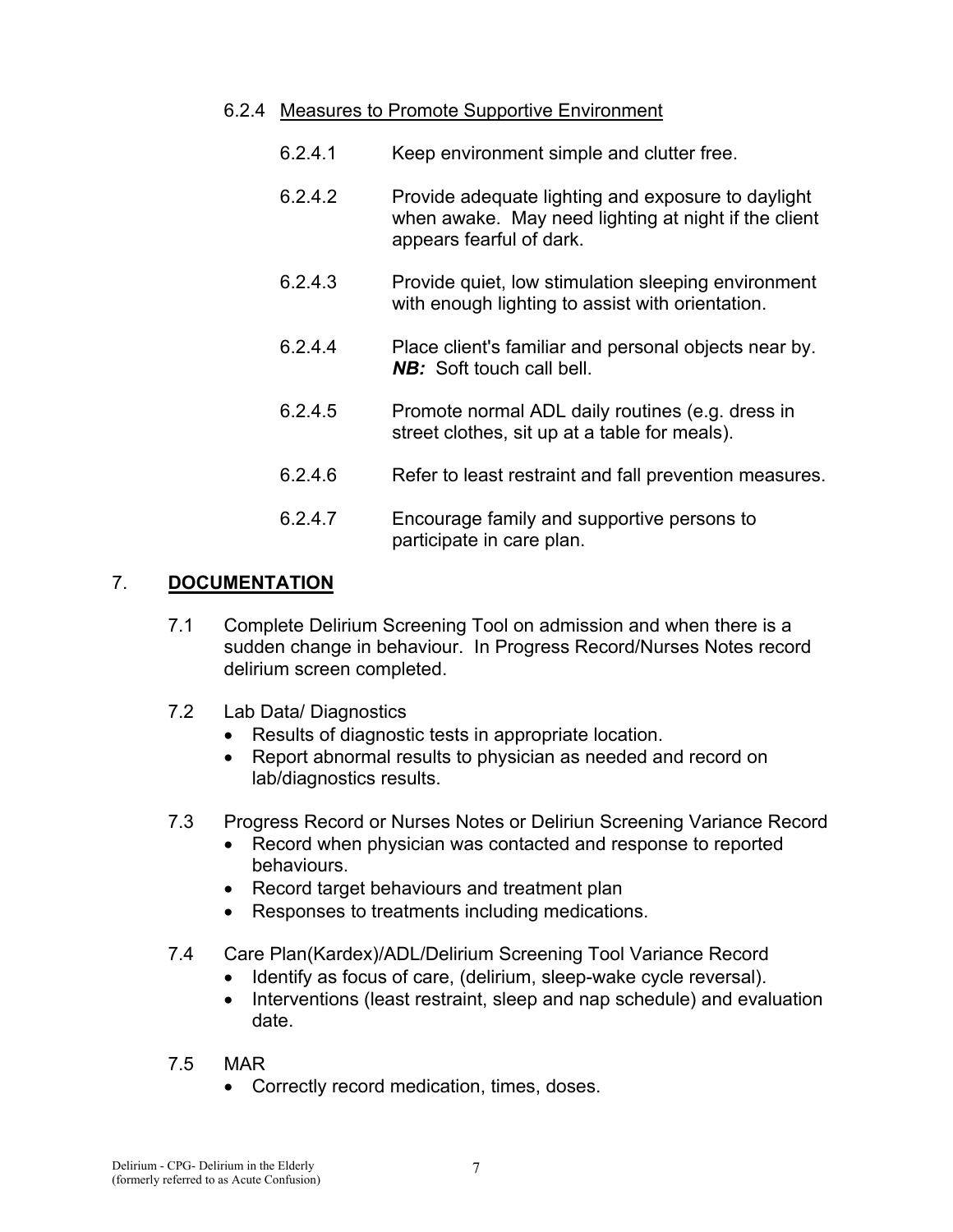## 8. **CLIENT EDUCATION**

- 8.1 Inform client and support persons of possible/confirmed causes of change of behaviour.
- 8.2 Inform client and support persons of normal course of condition.
- 8.3 Ensure staff are aware of person's altered condition.
- 8.4 Encourage support persons to be with client during noted agitated periods.
- 8.5 Encourage visitors to promote fluid intake.
- 8.6 Assist family and visitors to implement supportive measures e.g. regular visits, how to approach client.
- 8.7 Share information sheet with client and support persons: Patient and Family Education: Delirium: Sudden Confusion in the Elderly (Appendix B)

## 9. **EVALUATION**

Standard Review once a year.

#### 10. **REFERENCES**

Buckwalter, K.C. and Buckwalter, J A. (1998).Acute Cognitive Dysfunction (Delirium) Archives of the American Academy of Orthopaedic Surgeons. 2(1). Winter p. 9-19

Canadian Nurse Vol 99 #1, pg 22 - 24

- Chenitz & Stone & Salisbury (1991). Clinical Gerontological Nursing. Toronto: W.B. Saunders. P. 482 - 586
- Inouye, Sharon K. et al. (1999). A Multicomponent Intervention to Prevent Delirium in Hospitalized Older Patients. The New England Journal of Medicine. March 4, 1999 340(9).
- Janicki, Mathew and Dalton, Arthur J. (1999). Dementia, Ageing, and Intellectual Disabilities. A Handbook. Castleton, New York: Hamilton Printing Co.
- Lacko, Lisa et al (2000). The Role of the Advanced Practice Nurse in Facilitating a Clinical Research Study: Screening for Delirium. Clinical Nurse Specialist, The Journal for Advanced Nursing Practice. 14(3).
- Matteson, Mary Ann et al (1997). Gerontological Nursing: Concepts and Practice Ed 2.Toronto: W.B. Saunders p. 292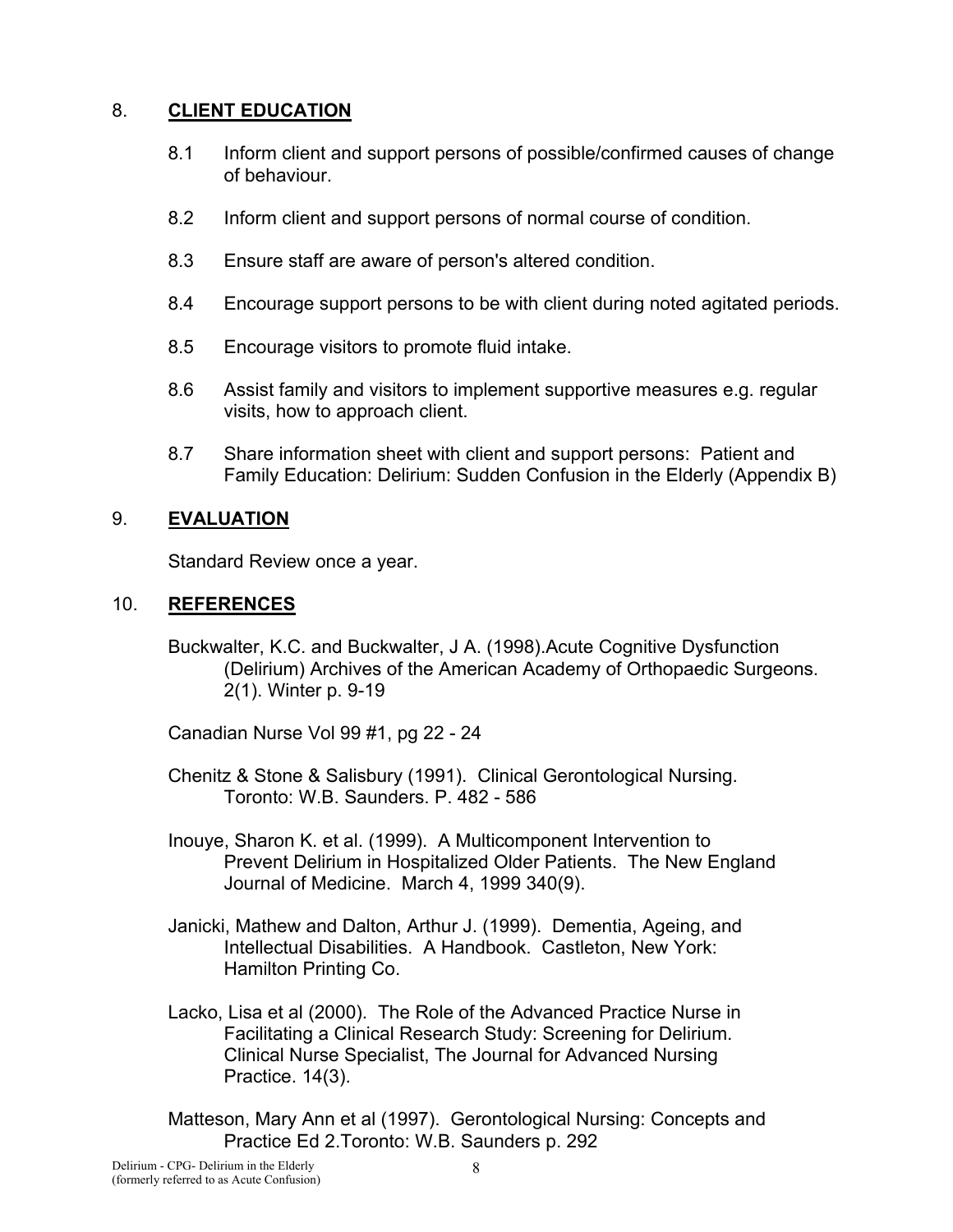- Mentes, Janet C. (1995). A Nursing Protocol to assess Causes of Delirium. Identifying Delirium in Nursing Home Residents. Journal of Gerontological Nursing. Feb 21(2) p. 26 - 30.
- Rapp, Carla Gene and Iowa Veterans Affairs Nursing Research Consortium (1998). Acute Confusion/Delirium: Research Based Protocol. Research Dissemination Core, Iowa: Nursing Interventions Research Centre.
- Reuben, David B. et al (2000). Geriatrics at your Fingertips. 2000 Edition. New York: American Geriatrics Society
- Voyer, P., Sych-Norrena, L; Challenges for Emergency Room Care of the Elderly; 2003, January

Approved September 2002 @ Geriatric Services Program Team and MAC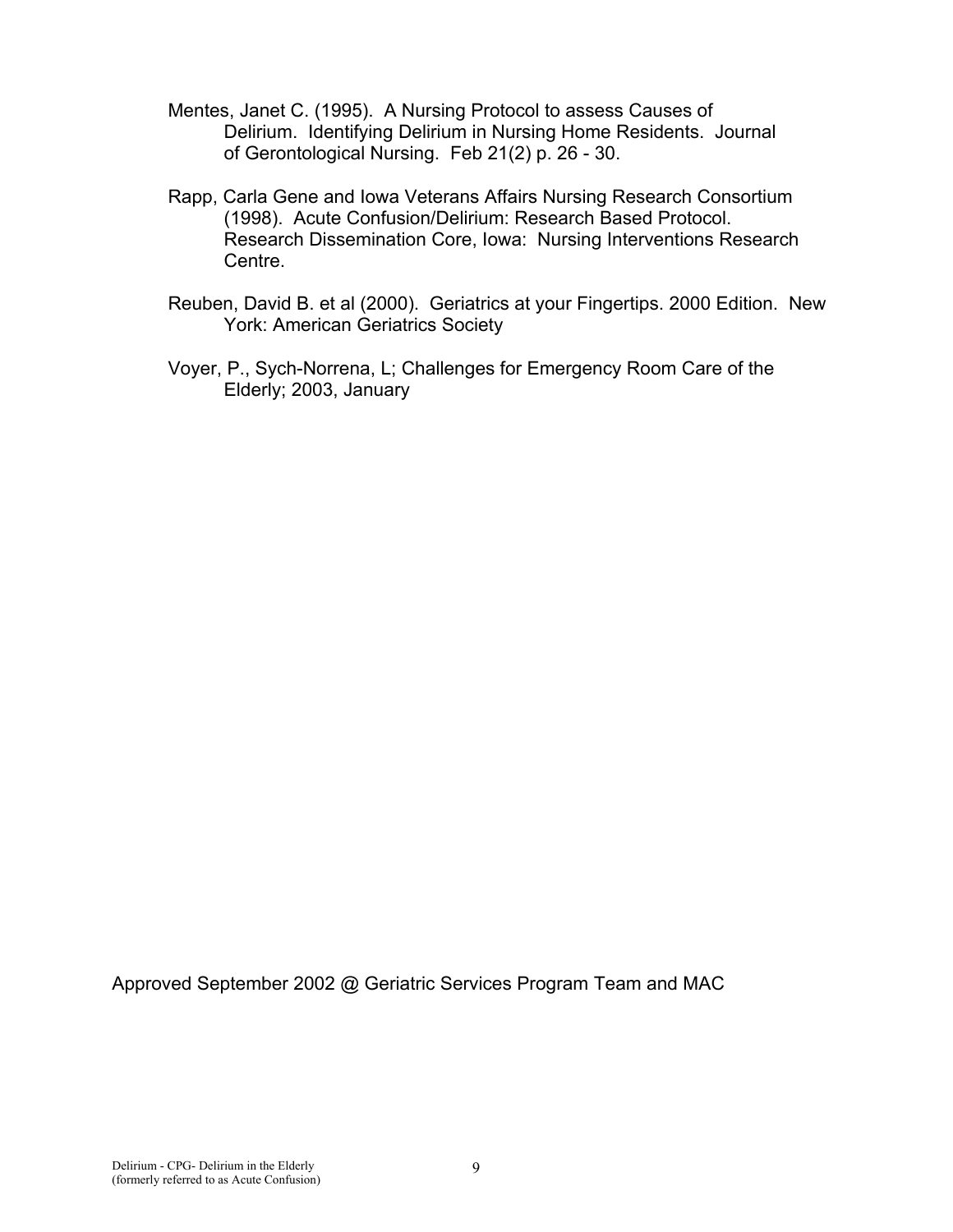# **CLINICAL DECISION MAKING GUIDE**